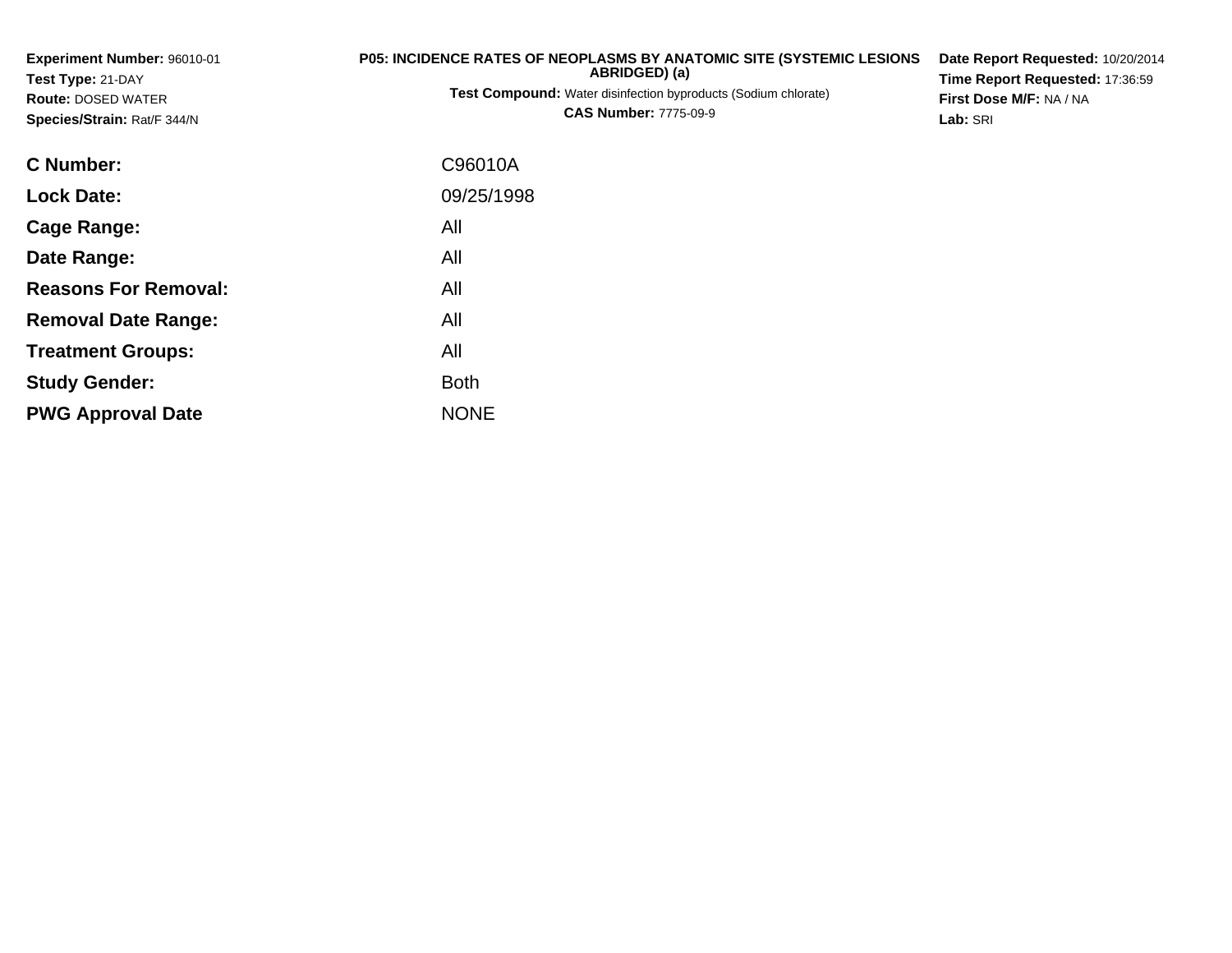**Experiment Number:** 96010-01

### **Test Type:** 21-DAY

#### **Route:** DOSED WATER

**Species/Strain:** Rat/F 344/N

# **P05: INCIDENCE RATES OF NEOPLASMS BY ANATOMIC SITE (SYSTEMIC LESIONS ABRIDGED) (a)**

**Test Compound:** Water disinfection byproducts (Sodium chlorate)

**CAS Number:** 7775-09-9

**Date Report Requested:** 10/20/2014**Time Report Requested:** 17:36:59**First Dose M/F:** NA / NA**Lab:** SRI

| F 344/N Rat MALE                        | 0 MG/L | <b>125 MG/L</b> | <b>250 MG/L</b> | 500 MG/L | 1000MG/L | 2000MG/L |
|-----------------------------------------|--------|-----------------|-----------------|----------|----------|----------|
| <b>Disposition Summary</b>              |        |                 |                 |          |          |          |
| <b>Animals Initially In Study</b>       | 10     | 10              | 10              | 10       | 10       | 10       |
| <b>Early Deaths</b>                     |        |                 |                 |          |          |          |
| <b>Survivors</b>                        |        |                 |                 |          |          |          |
| <b>Terminal Sacrifice</b>               | 10     | 10              | 10              | 10       | 10       | 10       |
| <b>Animals Examined Microscopically</b> | 10     |                 | 10              | 10       | 10       | 10       |
| <b>ALIMENTARY SYSTEM</b>                |        |                 |                 |          |          |          |
| Esophagus                               | (10)   | (0)             | (0)             | (0)      | (0)      | (9)      |
| Intestine Large, Cecum                  | (10)   | (0)             | (0)             | (0)      | (0)      | (10)     |
| Intestine Large, Colon                  | (10)   | (0)             | (0)             | (0)      | (0)      | (10)     |
| Intestine Large, Rectum                 | (10)   | (0)             | (0)             | (0)      | (0)      | (10)     |
| Intestine Small, Duodenum               | (10)   | (0)             | (0)             | (0)      | (0)      | (10)     |
| Intestine Small, Ileum                  | (10)   | (0)             | (0)             | (0)      | (0)      | (10)     |
| Intestine Small, Jejunum                | (10)   | (0)             | (0)             | (0)      | (0)      | (10)     |
| Liver                                   | (10)   | (0)             | (2)             | (0)      | (0)      | (10)     |
| Pancreas                                | (10)   | (0)             | (0)             | (0)      | (0)      | (10)     |
| <b>Salivary Glands</b>                  | (10)   | (0)             | (0)             | (0)      | (0)      | (10)     |
| Stomach, Forestomach                    | (10)   | (0)             | (0)             | (0)      | (0)      | (10)     |
| Stomach, Glandular                      | (10)   | (0)             | (0)             | (0)      | (0)      | (10)     |
| CARDIOVASCULAR SYSTEM                   |        |                 |                 |          |          |          |
| <b>Blood Vessel</b>                     | (10)   | (0)             | (0)             | (0)      | (0)      | (10)     |
| Heart                                   | (10)   | (0)             | (0)             | (0)      | (0)      | (10)     |
| <b>ENDOCRINE SYSTEM</b>                 |        |                 |                 |          |          |          |
| <b>Adrenal Cortex</b>                   | (10)   | (0)             | (1)             | (0)      | (0)      | (10)     |
| Adrenal Medulla                         | (10)   | (0)             | (0)             | (0)      | (0)      | (10)     |
| Islets, Pancreatic                      | (0)    | (0)             | (0)             | (0)      | (0)      | (1)      |

a - Number of animals examined microscopically at site and number of animals with lesion

b - Primary tumors: all tumors except metastatic tumors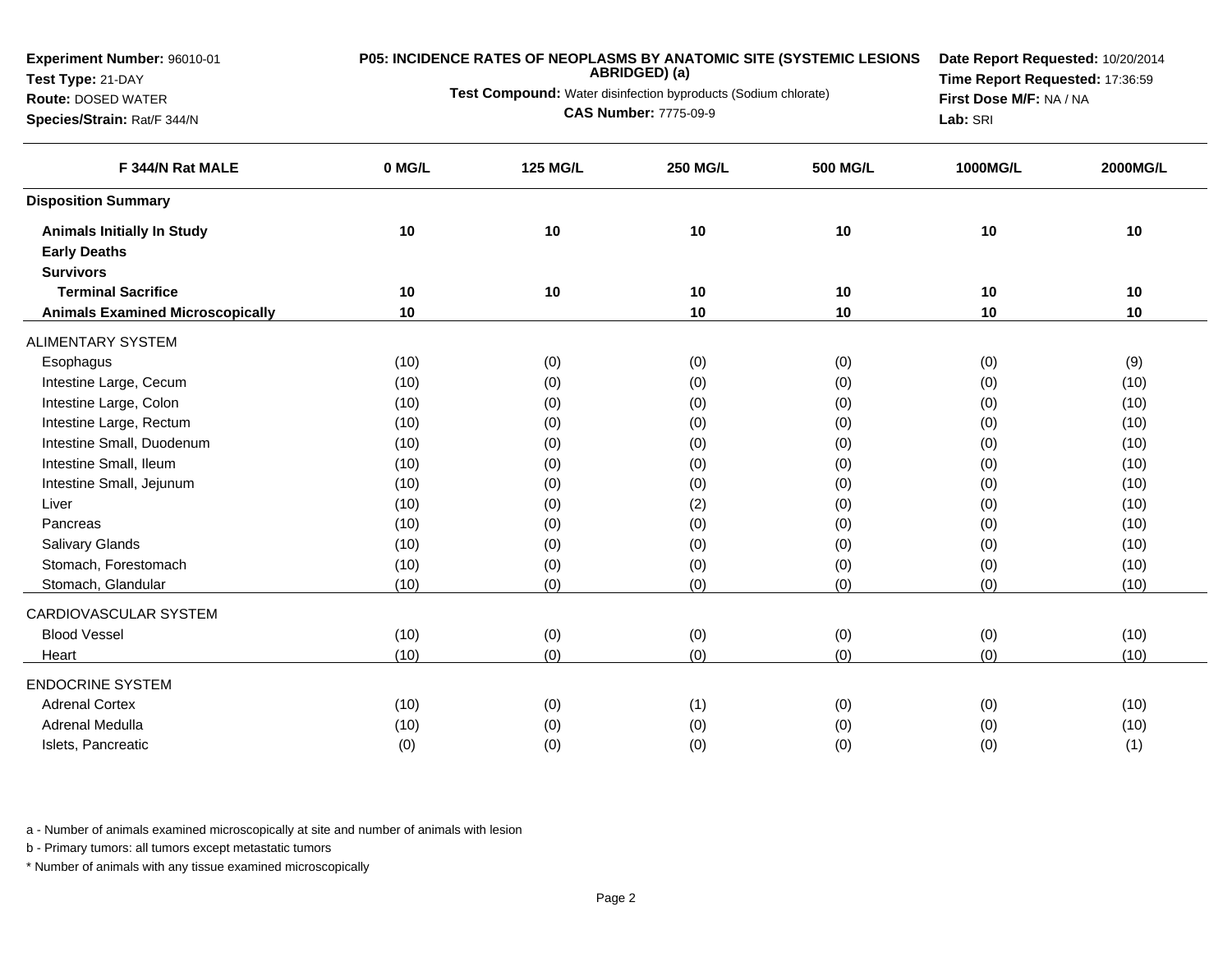| Experiment Number: 96010-01                    |        |                                                                | ABRIDGED) (a)                | P05: INCIDENCE RATES OF NEOPLASMS BY ANATOMIC SITE (SYSTEMIC LESIONS | Date Report Requested: 10/20/2014<br>Time Report Requested: 17:36:59<br>First Dose M/F: NA / NA |          |  |  |
|------------------------------------------------|--------|----------------------------------------------------------------|------------------------------|----------------------------------------------------------------------|-------------------------------------------------------------------------------------------------|----------|--|--|
| Test Type: 21-DAY<br><b>Route: DOSED WATER</b> |        | Test Compound: Water disinfection byproducts (Sodium chlorate) |                              |                                                                      |                                                                                                 |          |  |  |
| Species/Strain: Rat/F 344/N                    |        |                                                                | <b>CAS Number: 7775-09-9</b> |                                                                      | Lab: SRI                                                                                        |          |  |  |
|                                                |        |                                                                |                              |                                                                      |                                                                                                 |          |  |  |
| F 344/N Rat MALE                               | 0 MG/L | <b>125 MG/L</b>                                                | <b>250 MG/L</b>              | <b>500 MG/L</b>                                                      | 1000MG/L                                                                                        | 2000MG/L |  |  |
| Parathyroid Gland                              | (9)    | (0)                                                            | (0)                          | (0)                                                                  | (0)                                                                                             | (10)     |  |  |
| <b>Pituitary Gland</b>                         | (9)    | (0)                                                            | (0)                          | (0)                                                                  | (0)                                                                                             | (10)     |  |  |
| <b>Thyroid Gland</b>                           | (10)   | (0)                                                            | (10)                         | (10)                                                                 | (10)                                                                                            | (10)     |  |  |
| <b>GENERAL BODY SYSTEM</b><br>None             |        |                                                                |                              |                                                                      |                                                                                                 |          |  |  |
| <b>GENITAL SYSTEM</b>                          |        |                                                                |                              |                                                                      |                                                                                                 |          |  |  |
| Epididymis                                     | (10)   | (0)                                                            | (0)                          | (0)                                                                  | (0)                                                                                             | (10)     |  |  |
| <b>Preputial Gland</b>                         | (10)   | (0)                                                            | (0)                          | (0)                                                                  | (0)                                                                                             | (10)     |  |  |
| Prostate                                       | (10)   | (0)                                                            | (0)                          | (0)                                                                  | (0)                                                                                             | (10)     |  |  |
| Seminal Vesicle                                | (10)   | (0)                                                            | (0)                          | (0)                                                                  | (0)                                                                                             | (10)     |  |  |
| Testes                                         | (10)   | (0)                                                            | (0)                          | (0)                                                                  | (0)                                                                                             | (10)     |  |  |
| <b>HEMATOPOIETIC SYSTEM</b>                    |        |                                                                |                              |                                                                      |                                                                                                 |          |  |  |
| <b>Bone Marrow</b>                             | (10)   | (0)                                                            | (0)                          | (0)                                                                  | (0)                                                                                             | (10)     |  |  |
| Lymph Node                                     | (2)    | (0)                                                            | (5)                          | (5)                                                                  | (7)                                                                                             | (6)      |  |  |
| Lymph Node, Mandibular                         | (1)    | (0)                                                            | (0)                          | (0)                                                                  | (0)                                                                                             | (0)      |  |  |
| Lymph Node, Mesenteric                         | (10)   | (0)                                                            | (0)                          | (0)                                                                  | (0)                                                                                             | (10)     |  |  |
| Spleen                                         | (10)   | (0)                                                            | (0)                          | (0)                                                                  | (0)                                                                                             | (10)     |  |  |
| Thymus                                         | (10)   | (0)                                                            | (0)                          | (0)                                                                  | (0)                                                                                             | (10)     |  |  |
| <b>INTEGUMENTARY SYSTEM</b>                    |        |                                                                |                              |                                                                      |                                                                                                 |          |  |  |
| Mammary Gland                                  | (10)   | (0)                                                            | (0)                          | (0)                                                                  | (0)                                                                                             | (9)      |  |  |
| Skin                                           | (10)   | (0)                                                            | (0)                          | (0)                                                                  | (0)                                                                                             | (10)     |  |  |
| MUSCULOSKELETAL SYSTEM                         |        |                                                                |                              |                                                                      |                                                                                                 |          |  |  |
| Bone                                           | (10)   | (0)                                                            | (0)                          | (0)                                                                  | (0)                                                                                             | (10)     |  |  |
| NERVOUS SYSTEM                                 |        |                                                                |                              |                                                                      |                                                                                                 |          |  |  |
| <b>Brain</b>                                   | (10)   | (0)                                                            | (0)                          | (0)                                                                  | (0)                                                                                             | (10)     |  |  |
|                                                |        |                                                                |                              |                                                                      |                                                                                                 |          |  |  |

b - Primary tumors: all tumors except metastatic tumors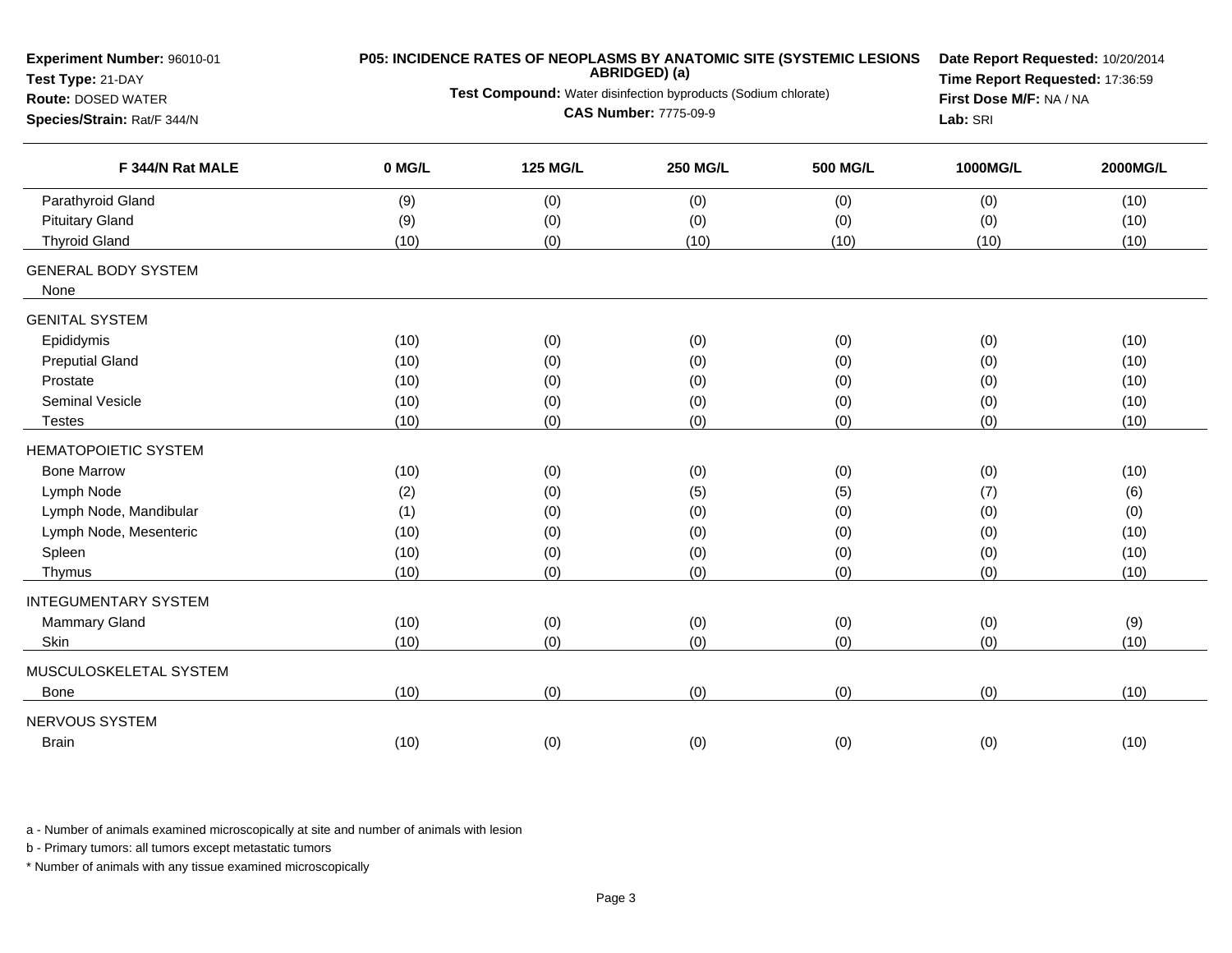| Experiment Number: 96010-01<br>Test Type: 21-DAY<br><b>Route: DOSED WATER</b><br>Species/Strain: Rat/F 344/N |        | <b>Test Compound:</b> Water disinfection byproducts (Sodium chlorate) | ABRIDGED) (a)<br><b>CAS Number: 7775-09-9</b> | P05: INCIDENCE RATES OF NEOPLASMS BY ANATOMIC SITE (SYSTEMIC LESIONS | Date Report Requested: 10/20/2014<br>Time Report Requested: 17:36:59<br>First Dose M/F: NA / NA<br>Lab: SRI |                 |  |
|--------------------------------------------------------------------------------------------------------------|--------|-----------------------------------------------------------------------|-----------------------------------------------|----------------------------------------------------------------------|-------------------------------------------------------------------------------------------------------------|-----------------|--|
| F 344/N Rat MALE                                                                                             | 0 MG/L | <b>125 MG/L</b>                                                       | <b>250 MG/L</b>                               | <b>500 MG/L</b>                                                      | <b>1000MG/L</b>                                                                                             | <b>2000MG/L</b> |  |
| <b>RESPIRATORY SYSTEM</b>                                                                                    |        |                                                                       |                                               |                                                                      |                                                                                                             |                 |  |
| Lung                                                                                                         | (10)   | (0)                                                                   | (4)                                           | (5)                                                                  | (4)                                                                                                         | (10)            |  |
| Nose                                                                                                         | (10)   | (0)                                                                   | (0)                                           | (0)                                                                  | (0)                                                                                                         | (10)            |  |
| Trachea                                                                                                      | (10)   | (0)                                                                   | (0)                                           | (0)                                                                  | (0)                                                                                                         | (10)            |  |
| SPECIAL SENSES SYSTEM                                                                                        |        |                                                                       |                                               |                                                                      |                                                                                                             |                 |  |
| None                                                                                                         |        |                                                                       |                                               |                                                                      |                                                                                                             |                 |  |
| URINARY SYSTEM                                                                                               |        |                                                                       |                                               |                                                                      |                                                                                                             |                 |  |
| Kidney                                                                                                       | (10)   | (0)                                                                   | (1)                                           | (0)                                                                  | (0)                                                                                                         | (10)            |  |
| Urinary Bladder                                                                                              | (10)   | (0)                                                                   | (0)                                           | (0)                                                                  | (0)                                                                                                         | (10)            |  |

b - Primary tumors: all tumors except metastatic tumors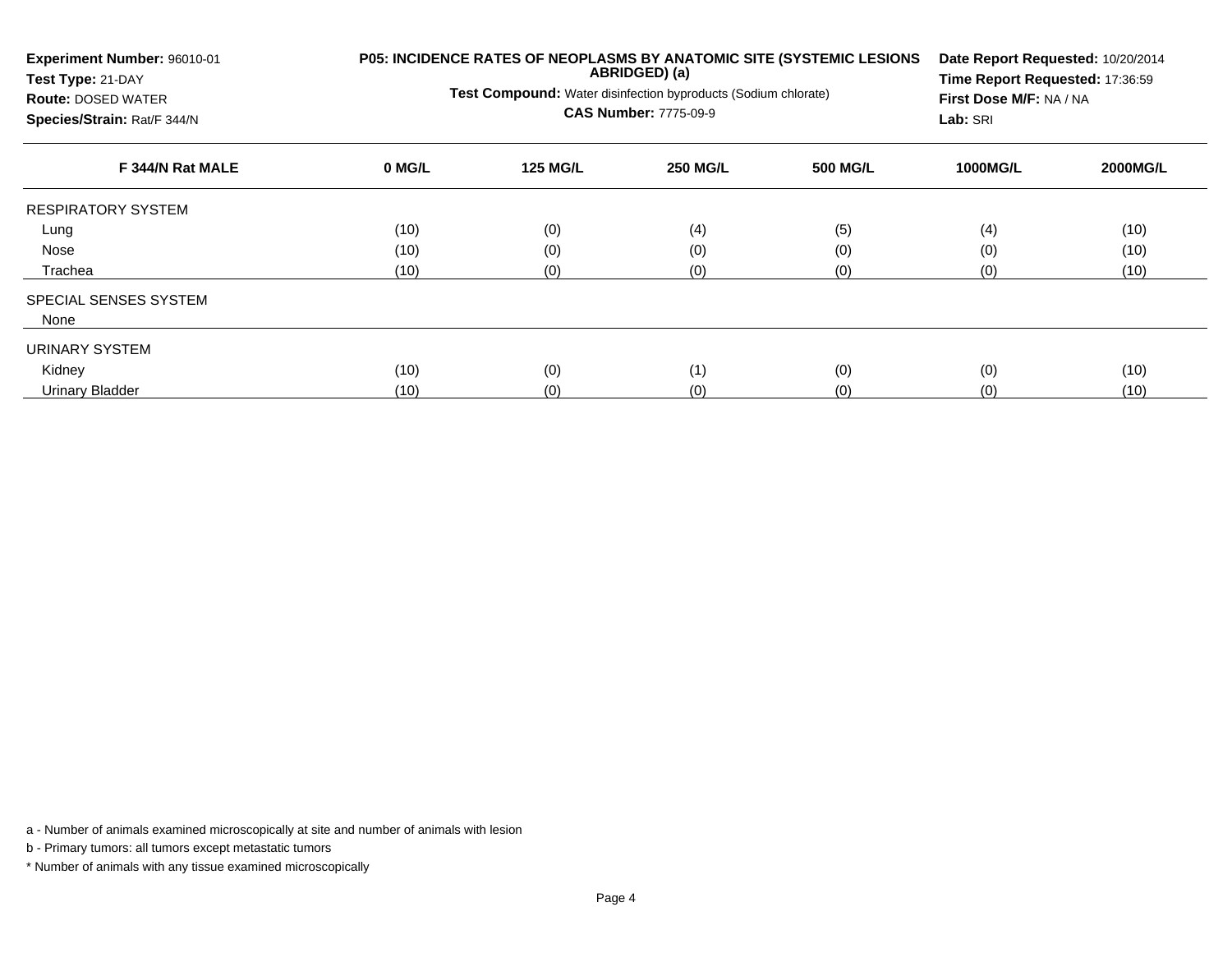| Experiment Number: 96010-01<br>Test Type: 21-DAY<br><b>Route: DOSED WATER</b><br>Species/Strain: Rat/F 344/N | P05: INCIDENCE RATES OF NEOPLASMS BY ANATOMIC SITE (SYSTEMIC LESIONS<br>Date Report Requested: 10/20/2014<br>ABRIDGED) (a)<br>Time Report Requested: 17:36:59<br><b>Test Compound:</b> Water disinfection byproducts (Sodium chlorate)<br>First Dose M/F: NA / NA<br><b>CAS Number: 7775-09-9</b><br>Lab: SRI |                 |                 |                 |                 |                 |
|--------------------------------------------------------------------------------------------------------------|---------------------------------------------------------------------------------------------------------------------------------------------------------------------------------------------------------------------------------------------------------------------------------------------------------------|-----------------|-----------------|-----------------|-----------------|-----------------|
| F 344/N Rat MALE                                                                                             | 0 MG/L                                                                                                                                                                                                                                                                                                        | <b>125 MG/L</b> | <b>250 MG/L</b> | <b>500 MG/L</b> | <b>1000MG/L</b> | <b>2000MG/L</b> |
| <b>Tumor Summary for MALE</b>                                                                                |                                                                                                                                                                                                                                                                                                               |                 |                 |                 |                 |                 |
| <b>Total Animals with Primary Neoplasms (b)</b><br><b>Total Primary Neoplasms</b>                            |                                                                                                                                                                                                                                                                                                               |                 |                 |                 |                 |                 |
| <b>Total Animals with Benign Neoplasms</b><br><b>Total Benign Neoplasms</b>                                  |                                                                                                                                                                                                                                                                                                               |                 |                 |                 |                 |                 |
| <b>Total Animals with Malignant Neoplasms</b><br><b>Total Malignant Neoplasms</b>                            |                                                                                                                                                                                                                                                                                                               |                 |                 |                 |                 |                 |
| <b>Total Animals with Metastatic Neoplasms</b><br><b>Total Metastatic Neoplasms</b>                          |                                                                                                                                                                                                                                                                                                               |                 |                 |                 |                 |                 |
| <b>Total Animals with Malignant Neoplasms</b><br><b>Uncertain Primary Site</b>                               |                                                                                                                                                                                                                                                                                                               |                 |                 |                 |                 |                 |
| Total Animals with Neoplasms Uncertain -<br><b>Benign or Malignant</b>                                       |                                                                                                                                                                                                                                                                                                               |                 |                 |                 |                 |                 |
| <b>Total Uncertain Neoplasms</b>                                                                             |                                                                                                                                                                                                                                                                                                               |                 |                 |                 |                 |                 |

\*\*\*END OF MALE DATA\*\*\*

a - Number of animals examined microscopically at site and number of animals with lesion

b - Primary tumors: all tumors except metastatic tumors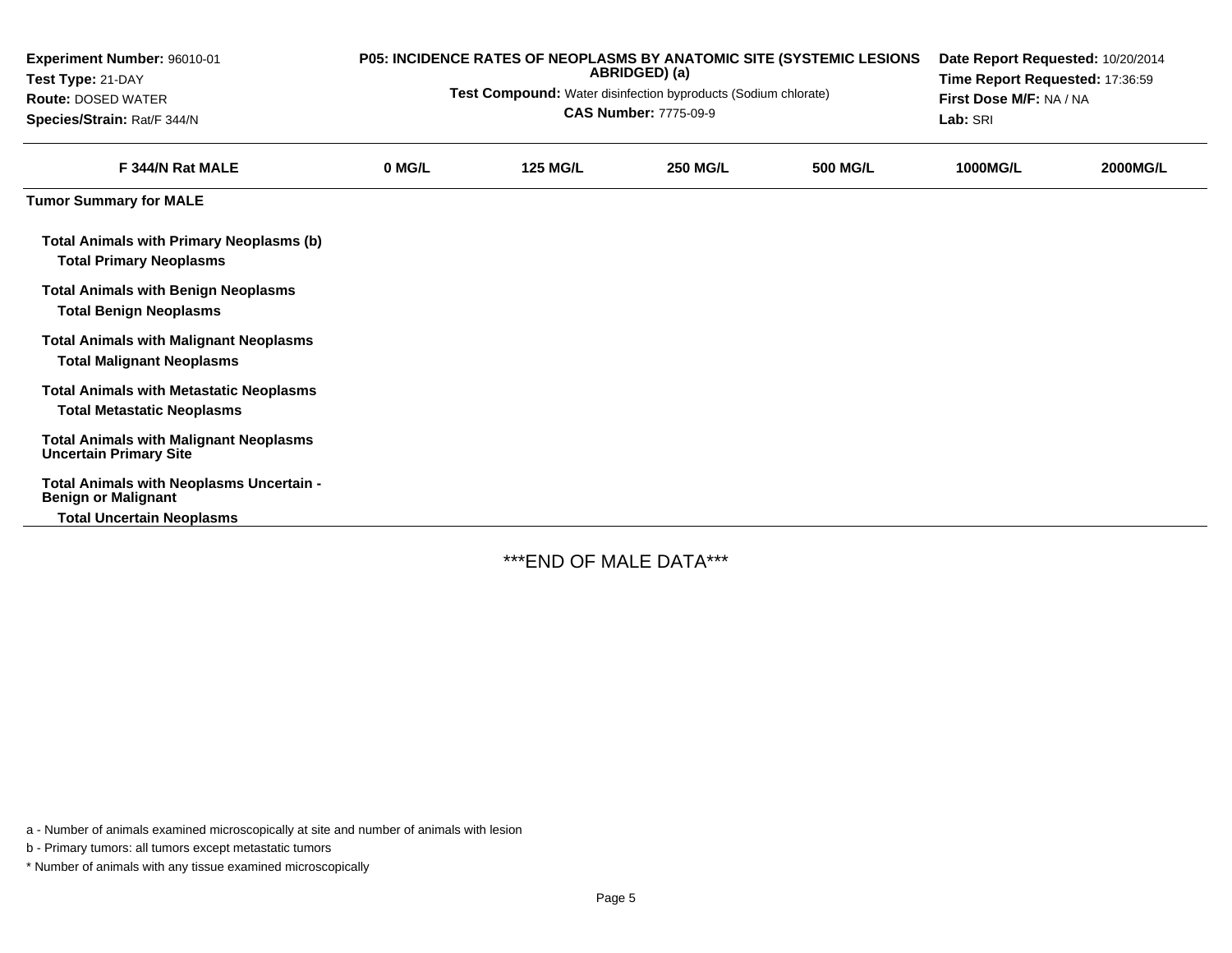**Experiment Number:** 96010-01

### **Test Type:** 21-DAY

#### **Route:** DOSED WATER

**Species/Strain:** Rat/F 344/N

# **P05: INCIDENCE RATES OF NEOPLASMS BY ANATOMIC SITE (SYSTEMIC LESIONS ABRIDGED) (a)**

**Test Compound:** Water disinfection byproducts (Sodium chlorate)

**CAS Number:** 7775-09-9

**Date Report Requested:** 10/20/2014**Time Report Requested:** 17:36:59**First Dose M/F:** NA / NA**Lab:** SRI

| F 344/N Rat FEMALE                      | 0 MG/L | <b>125 MG/L</b> | <b>250 MG/L</b> | <b>500 MG/L</b> | 1000MG/L | 2000MG/L |
|-----------------------------------------|--------|-----------------|-----------------|-----------------|----------|----------|
| <b>Disposition Summary</b>              |        |                 |                 |                 |          |          |
| <b>Animals Initially In Study</b>       | 10     | 10              | 10              | 10              | 10       | 10       |
| <b>Early Deaths</b>                     |        |                 |                 |                 |          |          |
| <b>Survivors</b>                        |        |                 |                 |                 |          |          |
| <b>Terminal Sacrifice</b>               | 10     | 10              | 10              | 10              | 10       | 10       |
| <b>Animals Examined Microscopically</b> | 10     | 10              | 10              | 10              | 10       | 10       |
| <b>ALIMENTARY SYSTEM</b>                |        |                 |                 |                 |          |          |
| Esophagus                               | (10)   | (0)             | (0)             | (0)             | (0)      | (10)     |
| Intestine Large, Cecum                  | (10)   | (0)             | (0)             | (0)             | (0)      | (10)     |
| Intestine Large, Colon                  | (10)   | (0)             | (0)             | (0)             | (0)      | (10)     |
| Intestine Large, Rectum                 | (10)   | (0)             | (0)             | (0)             | (0)      | (10)     |
| Intestine Small, Duodenum               | (10)   | (0)             | (0)             | (0)             | (0)      | (10)     |
| Intestine Small, Ileum                  | (10)   | (0)             | (0)             | (0)             | (0)      | (10)     |
| Intestine Small, Jejunum                | (10)   | (0)             | (0)             | (0)             | (0)      | (10)     |
| Liver                                   | (10)   | (0)             | (0)             | (0)             | (0)      | (10)     |
| Pancreas                                | (10)   | (0)             | (0)             | (0)             | (0)      | (10)     |
| <b>Salivary Glands</b>                  | (10)   | (0)             | (0)             | (0)             | (0)      | (10)     |
| Stomach, Forestomach                    | (10)   | (0)             | (0)             | (0)             | (0)      | (10)     |
| Stomach, Glandular                      | (10)   | (0)             | (0)             | (0)             | (0)      | (10)     |
| CARDIOVASCULAR SYSTEM                   |        |                 |                 |                 |          |          |
| <b>Blood Vessel</b>                     | (10)   | (0)             | (0)             | (0)             | (0)      | (10)     |
| Heart                                   | (10)   | (0)             | (0)             | (0)             | (0)      | (10)     |
| <b>ENDOCRINE SYSTEM</b>                 |        |                 |                 |                 |          |          |
| <b>Adrenal Cortex</b>                   | (10)   | (1)             | (0)             | (0)             | (0)      | (10)     |
| Adrenal Medulla                         | (10)   | (0)             | (0)             | (0)             | (0)      | (10)     |
| Parathyroid Gland                       | (8)    | (0)             | (0)             | (0)             | (0)      | (7)      |

a - Number of animals examined microscopically at site and number of animals with lesion

b - Primary tumors: all tumors except metastatic tumors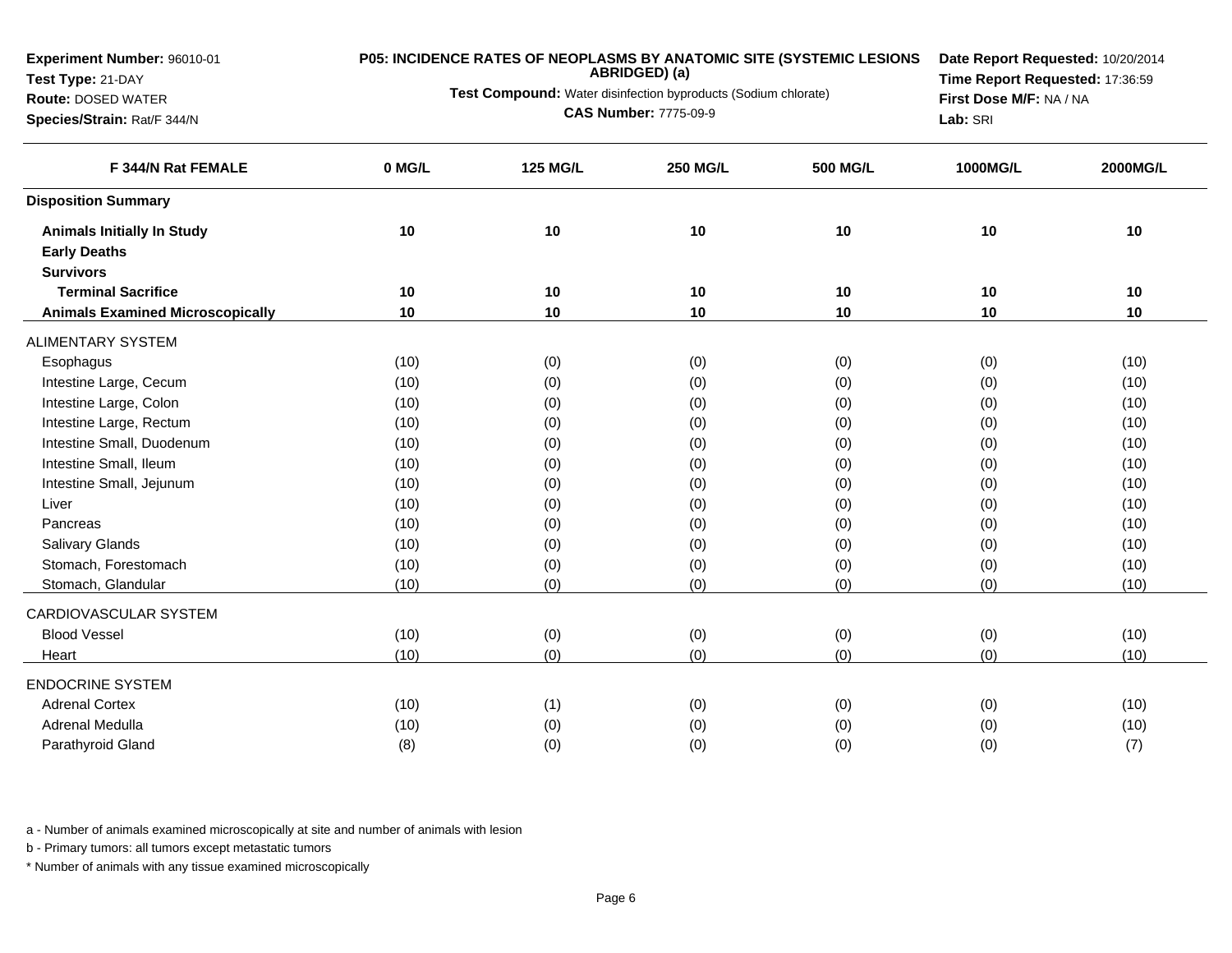| Experiment Number: 96010-01<br>Test Type: 21-DAY                               |              |                 | ABRIDGED) (a)<br>Test Compound: Water disinfection byproducts (Sodium chlorate) | P05: INCIDENCE RATES OF NEOPLASMS BY ANATOMIC SITE (SYSTEMIC LESIONS | Date Report Requested: 10/20/2014<br>Time Report Requested: 17:36:59 |              |  |  |
|--------------------------------------------------------------------------------|--------------|-----------------|---------------------------------------------------------------------------------|----------------------------------------------------------------------|----------------------------------------------------------------------|--------------|--|--|
| <b>Route: DOSED WATER</b><br>Species/Strain: Rat/F 344/N<br>F 344/N Rat FEMALE |              |                 | <b>CAS Number: 7775-09-9</b>                                                    |                                                                      | First Dose M/F: NA / NA<br>Lab: SRI                                  |              |  |  |
|                                                                                | 0 MG/L       | <b>125 MG/L</b> | <b>250 MG/L</b>                                                                 | <b>500 MG/L</b>                                                      | 1000MG/L                                                             | 2000MG/L     |  |  |
| <b>Pituitary Gland</b><br><b>Thyroid Gland</b>                                 | (10)<br>(10) | (0)<br>(10)     | (0)<br>(10)                                                                     | (0)<br>(10)                                                          | (0)<br>(10)                                                          | (9)<br>(10)  |  |  |
| <b>GENERAL BODY SYSTEM</b><br>None                                             |              |                 |                                                                                 |                                                                      |                                                                      |              |  |  |
| <b>GENITAL SYSTEM</b>                                                          |              |                 |                                                                                 |                                                                      |                                                                      |              |  |  |
| <b>Clitoral Gland</b>                                                          | (10)         | (0)             | (0)                                                                             | (0)                                                                  | (0)                                                                  | (10)         |  |  |
| Ovary<br>Uterus                                                                | (10)<br>(10) | (0)<br>(0)      | (0)<br>(1)                                                                      | (0)<br>(0)                                                           | (0)<br>(1)                                                           | (10)<br>(10) |  |  |
|                                                                                |              |                 |                                                                                 |                                                                      |                                                                      |              |  |  |
| <b>HEMATOPOIETIC SYSTEM</b>                                                    |              |                 |                                                                                 |                                                                      |                                                                      |              |  |  |
| <b>Bone Marrow</b>                                                             | (10)         | (0)             | (0)                                                                             | (0)                                                                  | (0)                                                                  | (10)         |  |  |
| Lymph Node                                                                     | (7)          | (6)             | (6)                                                                             | (1)                                                                  | (3)                                                                  | (6)          |  |  |
| Lymph Node, Mandibular                                                         | (1)          | (0)             | (0)                                                                             | (0)                                                                  | (0)                                                                  | (0)          |  |  |
| Lymph Node, Mesenteric                                                         | (10)         | (0)             | (0)                                                                             | (0)                                                                  | (0)                                                                  | (10)         |  |  |
| Spleen<br>Thymus                                                               | (10)<br>(10) | (0)<br>(0)      | (0)<br>(0)                                                                      | (0)<br>(0)                                                           | (0)<br>(0)                                                           | (10)<br>(10) |  |  |
|                                                                                |              |                 |                                                                                 |                                                                      |                                                                      |              |  |  |
| <b>INTEGUMENTARY SYSTEM</b>                                                    |              |                 |                                                                                 |                                                                      |                                                                      |              |  |  |
| Mammary Gland                                                                  | (9)          | (0)             | (0)                                                                             | (0)                                                                  | (0)                                                                  | (10)         |  |  |
| Skin                                                                           | (10)         | (0)             | (0)                                                                             | (0)                                                                  | (0)                                                                  | (10)         |  |  |
| MUSCULOSKELETAL SYSTEM                                                         |              |                 |                                                                                 |                                                                      |                                                                      |              |  |  |
| Bone                                                                           | (10)         | (0)             | (0)                                                                             | (0)                                                                  | (0)                                                                  | (10)         |  |  |
| <b>NERVOUS SYSTEM</b>                                                          |              |                 |                                                                                 |                                                                      |                                                                      |              |  |  |
| <b>Brain</b>                                                                   | (10)         | (0)             | (0)                                                                             | (0)                                                                  | (0)                                                                  | (10)         |  |  |
| <b>RESPIRATORY SYSTEM</b>                                                      |              |                 |                                                                                 |                                                                      |                                                                      |              |  |  |
| Lung                                                                           | (10)         | (3)             | (3)                                                                             | (0)                                                                  | (0)                                                                  | (10)         |  |  |
| Nose                                                                           | (10)         | (0)             | (0)                                                                             | (0)                                                                  | (0)                                                                  | (10)         |  |  |

b - Primary tumors: all tumors except metastatic tumors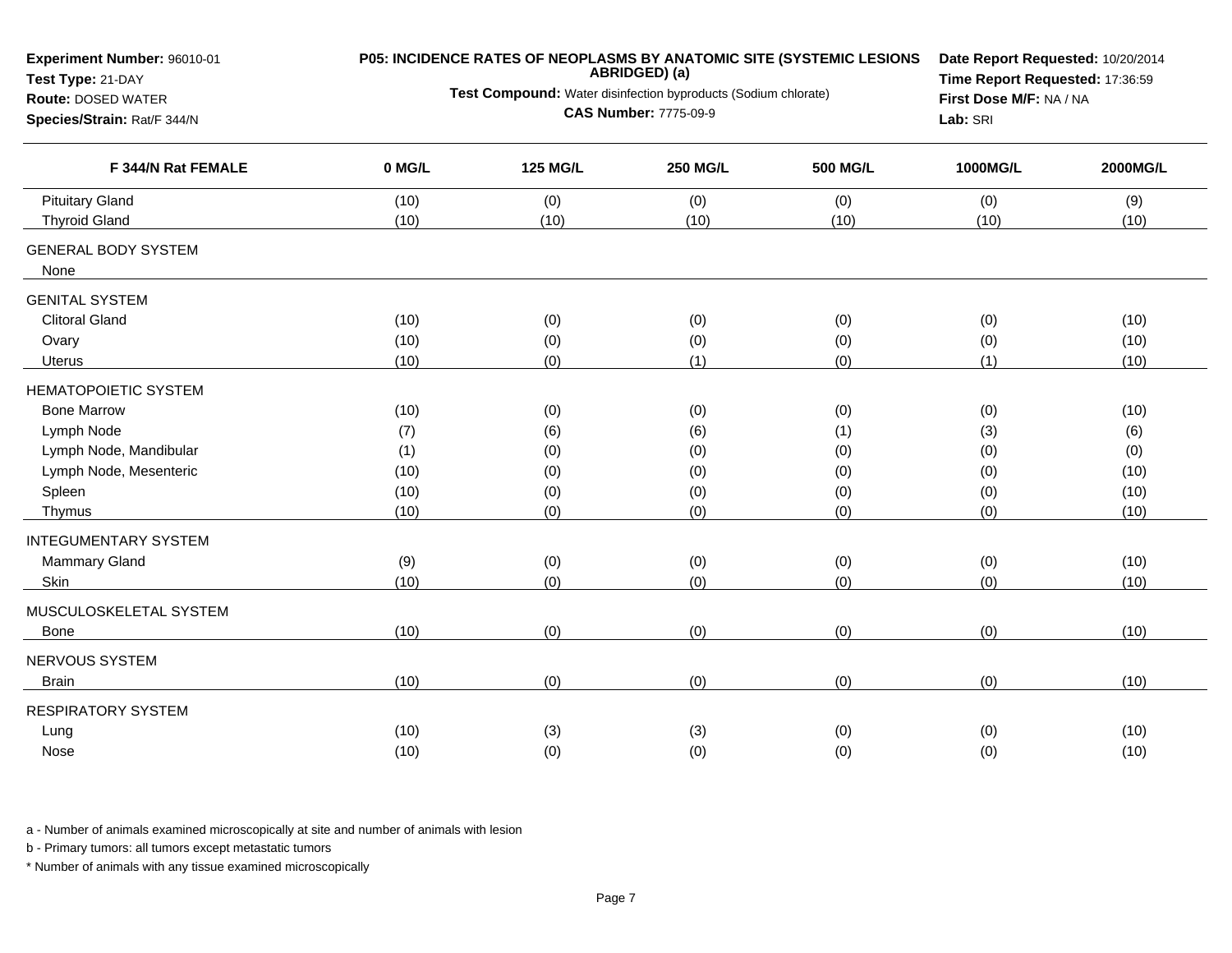| Experiment Number: 96010-01<br>Test Type: 21-DAY<br><b>Route: DOSED WATER</b><br>Species/Strain: Rat/F 344/N |              | Test Compound: Water disinfection byproducts (Sodium chlorate) | ABRIDGED) (a)<br><b>CAS Number: 7775-09-9</b> | <b>P05: INCIDENCE RATES OF NEOPLASMS BY ANATOMIC SITE (SYSTEMIC LESIONS)</b> | Date Report Requested: 10/20/2014<br>Time Report Requested: 17:36:59<br>First Dose M/F: NA / NA<br>Lab: SRI |                 |  |
|--------------------------------------------------------------------------------------------------------------|--------------|----------------------------------------------------------------|-----------------------------------------------|------------------------------------------------------------------------------|-------------------------------------------------------------------------------------------------------------|-----------------|--|
| F 344/N Rat FEMALE                                                                                           | 0 MG/L       | <b>125 MG/L</b>                                                | <b>250 MG/L</b>                               | <b>500 MG/L</b>                                                              | <b>1000MG/L</b>                                                                                             | <b>2000MG/L</b> |  |
| Trachea                                                                                                      | (10)         | (0)                                                            | (0)                                           | (0)                                                                          | (0)                                                                                                         | (10)            |  |
| SPECIAL SENSES SYSTEM<br>None                                                                                |              |                                                                |                                               |                                                                              |                                                                                                             |                 |  |
| URINARY SYSTEM<br>Kidney<br><b>Urinary Bladder</b>                                                           | (10)<br>(10) | (0)<br>(0)                                                     | (0)<br>(0)                                    | (0)<br>(0)                                                                   | (0)<br>(0)                                                                                                  | (10)<br>(10)    |  |

b - Primary tumors: all tumors except metastatic tumors